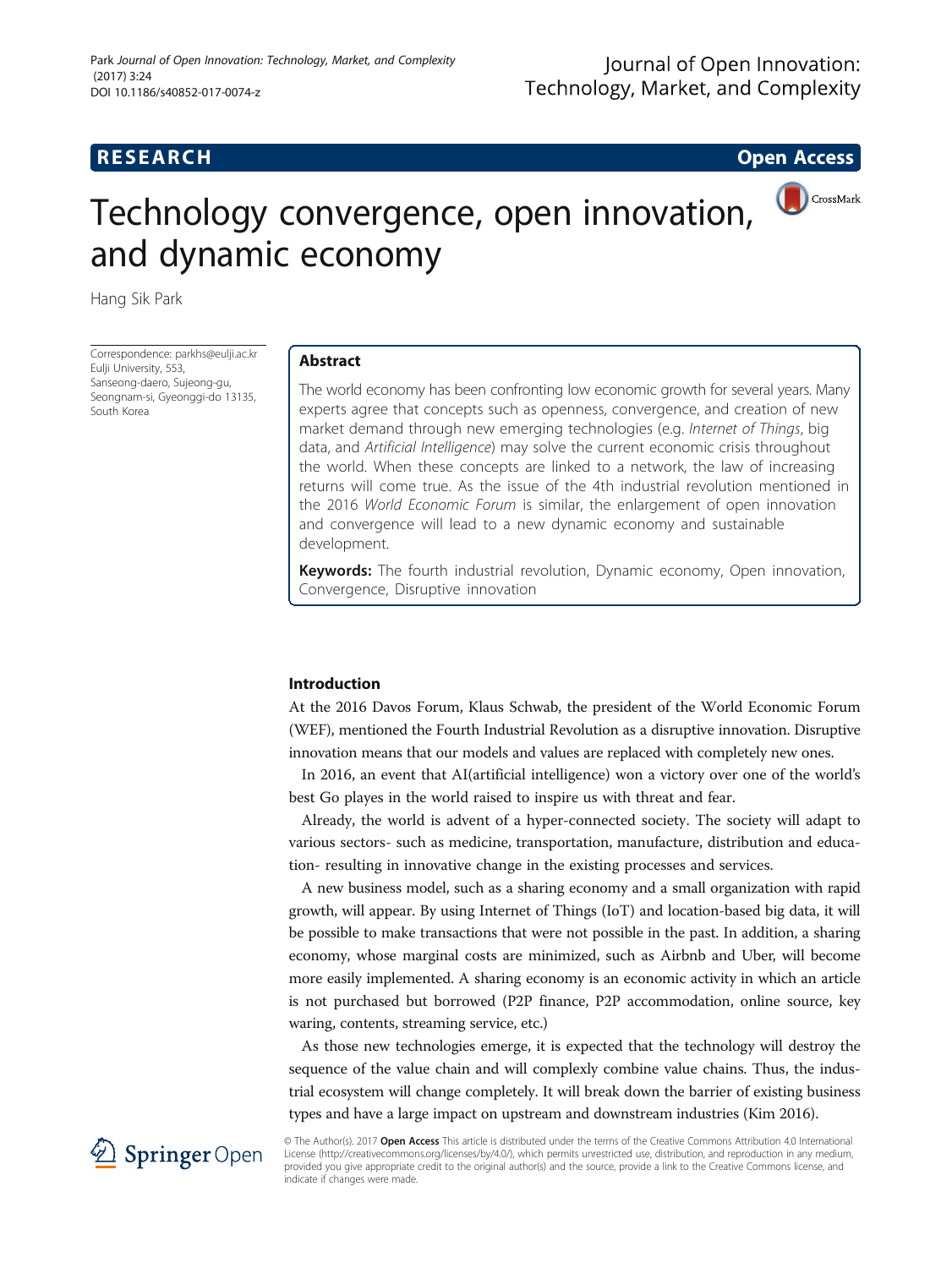Now, the global economy is stuck in slow growth, with an average annual growth rate of 3.5%. As the economic growth rate of some countries with large populations, such as China and India, exceeds 6%, the global economy has managed to keep remain stable at 3.5%. However, the United States, European countries, and Japan have showed low growth rates—1.6%, 1.9%, and less than 2%, respectively. Korea also has a slow growth with less than 3% and is expected to grow by about 2.6% in 2017.

Then, what is the solution to overcome low growth?

The important thing is to create new demands and jobs for young people to revitalize the global economy. In the closed-innovation paradigm, technology policy has emphasized the supply side of development, but in the open innovation paradigm on the contrary, it must work on the demand side. The concept of "demand articulation" was effective in formulating corporate policies for technology and market development, and also in government policies for accelerating the commercialization process of emerging technologies (Kodama & Shibata [2015\)](#page-12-0).

Attempts to create a dynamic economy are collectively called the Fourth Industrial Revolution. So, in Chapter 2, we will examine about the Fourth Industrial Revolution and Dynamic Economy. As the technological change is the key of the Fourth Industrial Revolution, I would like to organize in this paper what are the major technologies, what the major countries are preparing to and already have. In Chapter 3, we will examine the relation of Open Innovation Paradigm on achieving the Dynamic Economy. In Chapter 4, we will focus on the meaning of the Dynamic Economy and Convergence, as the change of a new technology is not just an improvement of a single technology, but acutely requires the technological convergence. In Chapter 5, we would like to propose the direction of policy needed for the countries which desire to acquire the competitiveness on Dynamic Economy, Open Innovation, and Convergence.

### Fourth industrial revolution and dynamic economy

In the Third Industrial Revolution, humans are closely linked with computers and machines to realize production automation. However, in the Fourth Industrial Revolution, smartization, in which computers and machines communicate interactively and independently by AI, is realized, as shown in Fig. 1.

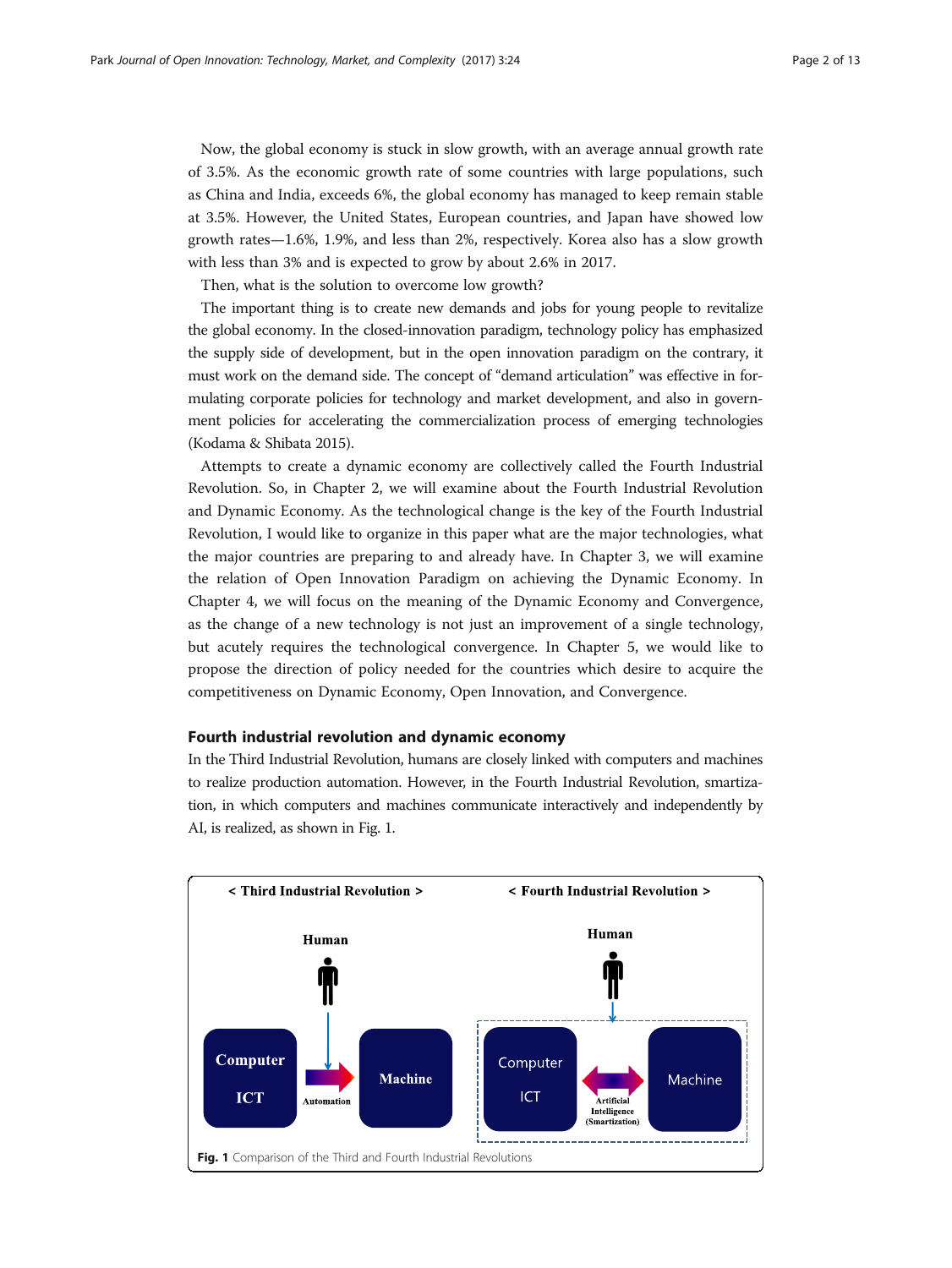The thing that makes this revolution clearly different from the existing industrial revolution is its speed and range. In particular, the explosive speed, which reaches an obsessive level, pushes our energies.

It is expected that the Fourth Industrial Revolution will have a positive impact on the creation of demand, that is, new businesses, brought about by new technologies. In other words, convergence with new technologies is expected to create new markets and jobs. The Fourth Industrial Revolution is defined as a technological revolution that fuses digital technology based on the Third Industrial Revolution, and physical and biological fields.

In this sense, the advanced technologies of the Fourth Industrial Revolution—such as autonomous vehicles, 3-D printing, the Internet of Things (IOT), and genetic engineering—lead disruptive innovation by fusing individual technologies in the fields of information and communications technology (ICT), as well as scientific techniques.

Jang [\(2016\)](#page-12-0) concretely suggested 10 advanced technologies and 23 megatrends, and divided them into physical, digital, and biological categories, which are the three core fusion technology fields of the Fourth Industrial Revolution.

Among the various technologies, what is the most meaningful and promising field in the Fourth Industrial Revolution? As a system that networks cyber and physical worlds based on IoT and AI should be built, necessary base technologies and service technologies using cyber-physical systems (CPS) seem to be the most promising. The combination of business model creation, accompanied by the accumulation of big data and its advanced utilization, can make the arguments of market-driving more plausible, and make the accuracy of demand articulation more enhanced (Kodama & Shibata [2015\)](#page-12-0). For base technologies, it is expected that there will be a rapid increase in the demand for sensors that connect people, things, and spaces, as well as platforms that share and use various information and data (Park [2016\)](#page-12-0).

(Sensor technology) As a device that acquires and analyzes information generated in the real physical world, sensors are likely to serve as a sensory organ of CPS. To implement an intelligent CPS, sensors are being applied to various fields such as measuring instruments, automobiles, mobile devices, home appliances, medical devices, and defense/security devices. In particular, as the interaction between humans and devices increases, the need for smart sensors that combine data-processing, decision-making, and communication functions with sensing functions<sup>1</sup> are also rising. Therefore, we need to increasingly invest in devices for precise sensing, components that can generate the power of a sensor by themselves (piezoelectric elements, thermoelements, nanogenerators using frictional electricity), and embedded software.

(Platform technology) As the demand for analyzing and using information collected through sensors to provide customized services as well as intellectual assets accumulated in diverse organizations and companies, increases, and devices with sensors and user needs become diverse, it is essential to develop a platform that can integrate and manage data at once. In particular, with the success of companies that have created an ecosystem that provides unique services and contents by building their platform (Google's Android, Apple's iOS/iTunes (App Store), Amazon, Facebook), more attention is being paid to new businesses. Therefore, we need to continuously invest in cloud computing and AI / big data technologies as well as security technology, which are needed to operate a platform. In particular, we also need to promote a smart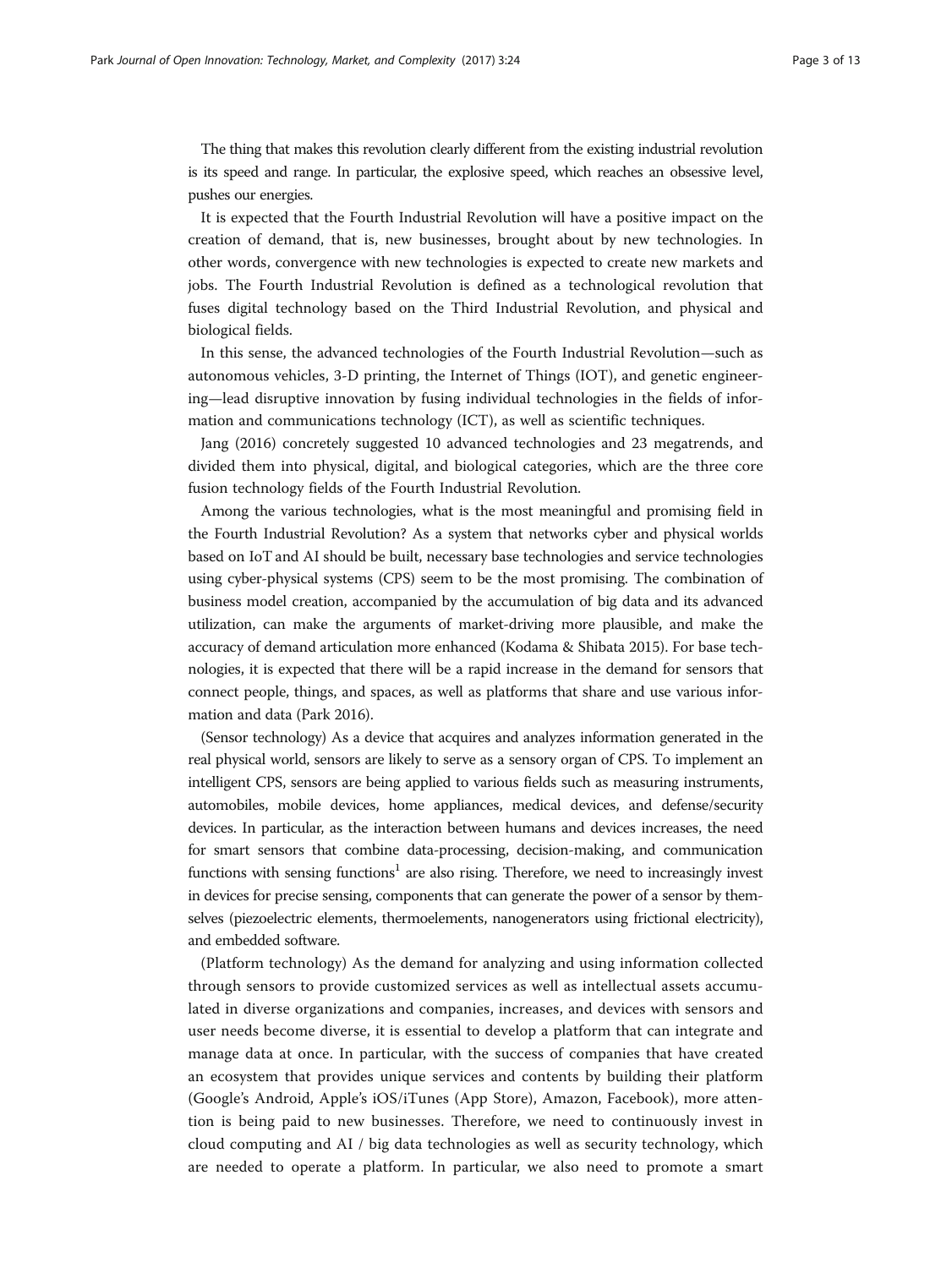sharing/transaction system for personal integrated data and the formulation of related policies.

(Predictive maintenance) There is a growing interest in predictive maintenance services that can prevent the failure of a core facility or device, or the loss caused by the failure. As we can collect and analyze various data generated from facilities and devices, it is possible to secure a plan to maximize operational performance. In addition, this service can prevent the shutdown of production lines; predict the abnormality of automobiles and home appliances, and help in solving the problem. Therefore, the ability to secure technologies related to real-time monitoring sensors and big data as well as data that can predict the remaining service life of parts is growing in importance.

What are the capabilities of the world's major nations in the Fourth Industrial Revolution, and which countries are preparing well for the revolution? To this end, Lee ([2017](#page-12-0)) diagnosed the added value status in the ICT and ST (science and technology intensive) fields by using statistics from 2014 and their trends as well as the fusion between national industries by using the World Input–Output Table (WIOT).

The ICT industry of the United States has an added value sector worth USD 1074.2. This figure accounts for about one-third of the nations analyzed (33.2%), followed by China (8.4%), Japan (6.6%), and Germany (5.2%).

In the case of the ST industry, Japan, which is struggling to escape from its economic downturn, forms 21.1%, which exceeds the figure of the United States, and ranks 1st.

When the ICT and ST fields are combined, the United States ranks 1st (29.4%), followed by China and Japan, which have similar figures (shown Table 1).

In terms of the value-added ratio, Table [2](#page-4-0) shows that the United States ranks 1st in the ICT sector (57.6%), and Japan is 1st in the ST sector (70.6%). If the ICT and ST fields are added, Japan ranks 1st (62.3%), followed by the United States and Germany.

In terms of the convergence of the ICT -and ST sectors among the national industries, the United States, Japan, and China immediately input their ICT and ST fields in all 33 industries (over 95%). However, Germany inputs about 57.2%–90.0%, while Korea inputs about 69.0%–94.0%. It is believed that there is a large deviation between industries.

For each industry, the input of the ICT and ST sectors in the service business is larger than that in the manufacturing industry. The professional business support industry has the highest input (Lee, [2016\)](#page-12-0).

The Union Bank of Switzerland (UBS) assessed the adaptation level of the Fourth Industrial Revolution, which has targeted 139 nations, by considering five factors: labor

|  |  | Table 1 Ratio of the ICT and ST Sectors of Global Major Powers and Their Trends (%) |                       |
|--|--|-------------------------------------------------------------------------------------|-----------------------|
|  |  |                                                                                     | $\sqrt{1}$ $\sqrt{1}$ |

|                      | ICT                                |                        | ST                                 |                        | $ICT + ST$                                |                        |
|----------------------|------------------------------------|------------------------|------------------------------------|------------------------|-------------------------------------------|------------------------|
|                      | Ratio of<br>Domestic<br>Industries | Average<br>Growth Rate | Ratio of<br>Domestic<br>Industries | Average<br>Growth Rate | Ratio of<br>Domestic<br><b>Industries</b> | Average<br>Growth Rate |
| <b>United States</b> | 33.2                               | 4.4                    | 17.6                               | 4.1                    | 29.4                                      | 4.4                    |
| Germany              | 5.2                                | 5.5                    | 4.1                                | 5.6                    | 5.0                                       | 5.5                    |
| Japan                | 6.6                                | 0.5                    | 21.1                               | 1.1                    | 10.2                                      | 0.8                    |
| China                | 8.4                                | 19.5                   | 16.1                               | 22.9                   | 10.3                                      | 20.7                   |
| Korea                | 1.5                                | 5.8                    | 3.5                                | 10.7                   | 2.0                                       | 7.5                    |

Source: Lee, S.-Y. (2017). 419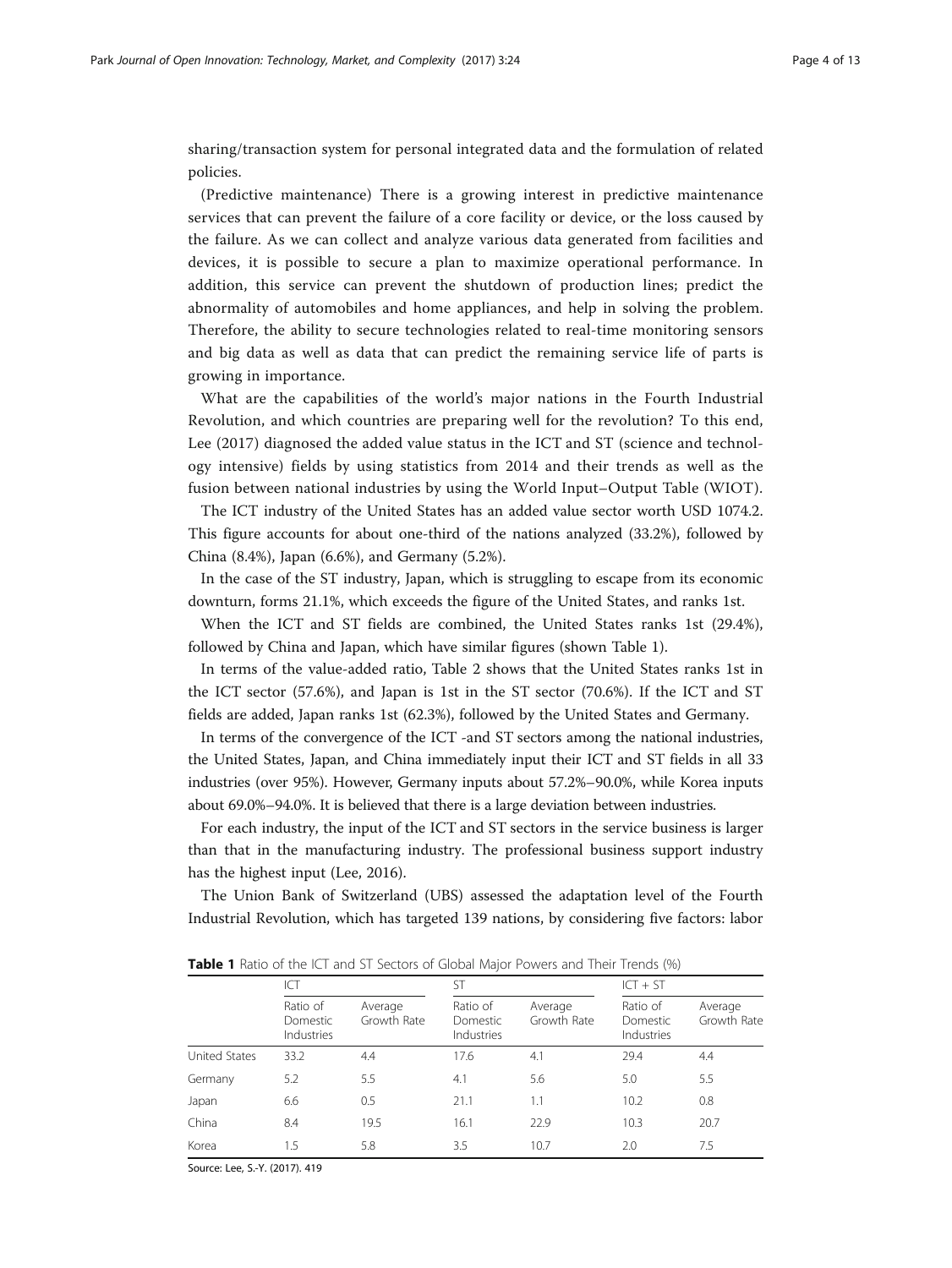| Category       | United States | Germany | Japan | China | Korea | 43 nations |
|----------------|---------------|---------|-------|-------|-------|------------|
| ICT            | 57.6          | 53.2    | 55.5  | 55.0  | 43.5  | 55.1       |
| <b>ST</b>      | 58.4          | 60.2    | 70.6  | 44.4  | 59.3  | 54.6       |
| $ICT + ST$     | 57.7          | 54.5    | 62.3  | 50.4  | 49.1  | 55.0       |
| All Industries | 56.0          | 49.3    | 51.2  | 32.4  | 37.8  | 45.8       |

<span id="page-4-0"></span>**Table 2** Value-Added Ratio of the ICT -and ST Sectors of Global Major Powers(%)

Source: Ibid. (2017). 42

market flexibility, technology level, educational system, social overhead capital, and legal protection (Baweja et al., [2016\)](#page-12-0). Lee ([2017](#page-12-0)) released the results of reassessing the adaptation level, targeting only the top 45 nations among them.

The adaptation level of each nation is an index that indirectly shows future competitiveness. According to the results, Switzerland ranks 1st, followed by Singapore and the Netherlands. The United States ranks 5th; Japan, 12th; Germany, 13th; and Korea, 25th. In particular, Korea overall lacks preparation for the Fourth Industrial Revolution when compared with advanced nations. In each element of the Korean adaptation level, the educational system (17th), technology level (20th), and social overhead capital (20th) are higher than the general ranking, but legal protection (29th) and labor market flexibility (34th) are relatively lower, as shown in Fig. 2.

Then, what are the strategies of companies, industries, and nations to wisely handle the waves of the Fourth Industrial Revolution, which has a high possibility to lead the dynamic economy? I think the key is open innovation and convergence. The reason is that, as the Fourth Industrial Revolution leads disruptive innovation, the technologies you have or developed need to be open to fusing with the digital, physical, or biotechnology fields.

### Dynamic economy and open innovation

Open innovation stresses the importance of the external knowledge activity of a company during the innovation process. To handle the rapidly changing environment, as the use only of internal corporate knowledge has limitations, external

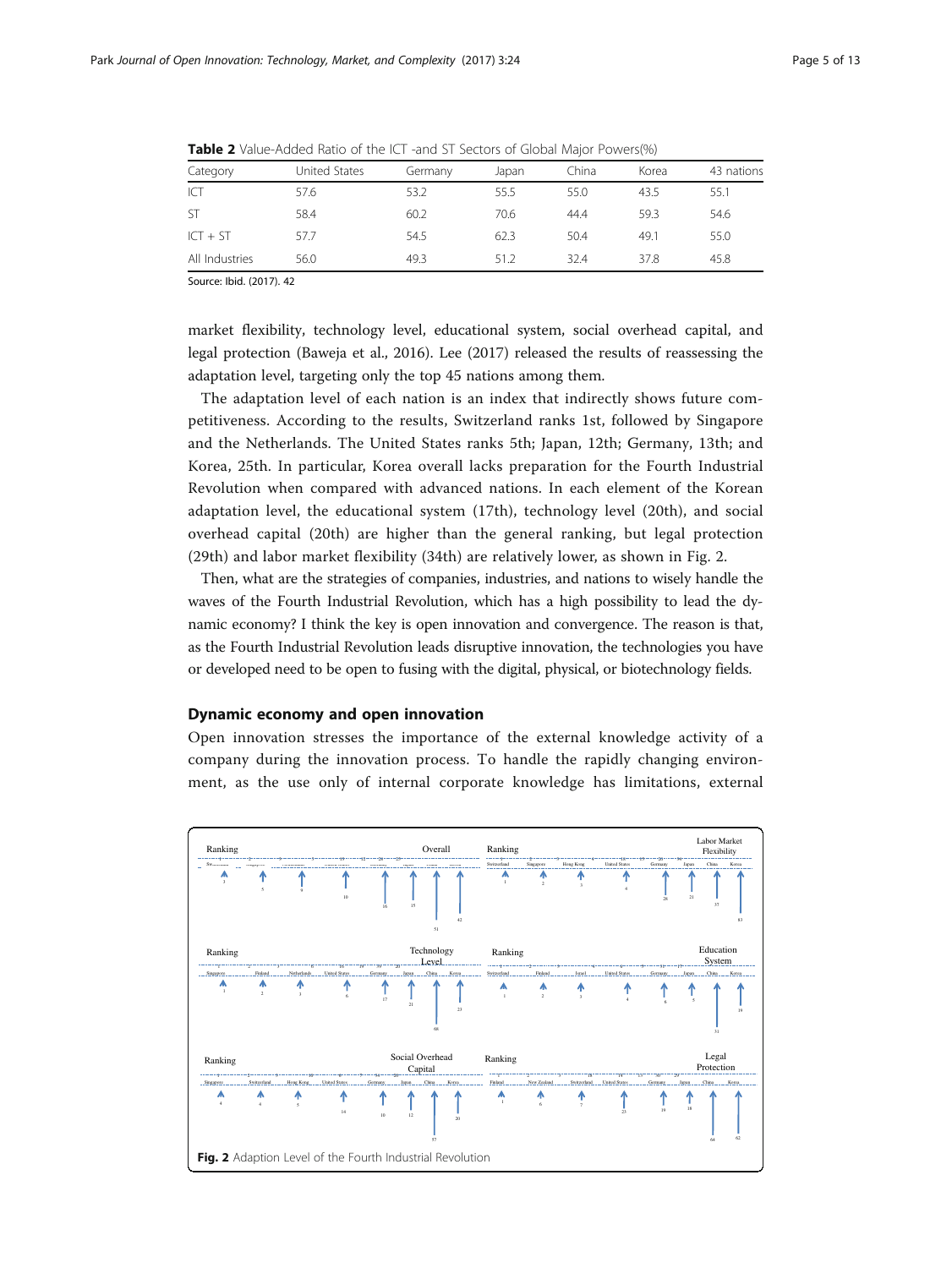knowledge can be used so that the company's innovation activity performance can be improved (Chesbrough, [2003](#page-12-0)). Continuously seeking openness in acquiring new knowledge can lead to creativity (Yun, Park, Yang and Jung, [2016, b](#page-12-0)).

Firms are increasingly utilizing not only their own technolgies, but also external knowledge and other technologies. In addition, the open innovation phenomenon is rapidly spreading into many industries, nationwide, and worldwide, as firms provide their unused technologies to be utilized by others. The dynamic model of open innovation linked logic and concepts relating to open innovation,comlex adaptive systems, and evolutionary change(Yun, Won and Park [2016\)](#page-12-0).

For values created through the information and communication network, "Metcarfe's Law," which was suggested by Robert Metcalfe, the founder of the Ethernet, is a noticeable principle. As values exponentially increase with the number of network users, the values of billions of people connected through the Internet network are enormously larger than those provided through the local area network. As more and more people become connected with each other, more values are given to network members (Laursen & Salter, [2006](#page-12-0)).

The Coase theorem can also describe the impact of technological development on economic players. According to Ronald H. Coase, a Nobel Prize–winning England economist, if transaction costs decrease, corporate complexity will simplify. Thus, companies tend to expand their size until the transaction costs generated when additional unit products are internally produced become equal to those generated when the manufacturing process is externally outsourced (Coase, [1937\)](#page-12-0).

In other words, if the cost of production in a company increases, thus decreasing cost efficiency, compared with the situation in which products are externally purchased, or if the transaction costs generated to secure necessary resources from the outside due to the development of the information and communication network sharply reduces and are lower than the cost of production in a company, the company necessarily selects outsourcing.

Since the beginning of history, there has been a trade-off between the range of information dissemination and the quality of information. However, the Internet-based network successfully eliminates the relation. The Internet does not have a limitation on the quality of information disseminated, thus making a huge contribution to the creation of global networks (Lee and Olson, [2011](#page-12-0)).

For the economic principle of network, Kevin Kelly [\(1997](#page-12-0)), the CEO of a headhunting company, stated the following will take place:

- (1)The dynamic network economy creates wealth from "innovation" rather than optimization.
- (2)Unknown value creation builds a network environment that allows quick access to information.
- (3)You should give up a well-known thing to occupy an unknown thing in advance.
- (4)As the network economy develops the "development–maturation–destruction" cycle becomes faster (Kelly, [1997\)](#page-12-0).

One of the cases of this principle is [Amazon.com. Amazon.com,](http://amazon.com) which had been in the red for a long time, struggled in overcoming the situation and rapidly expanded its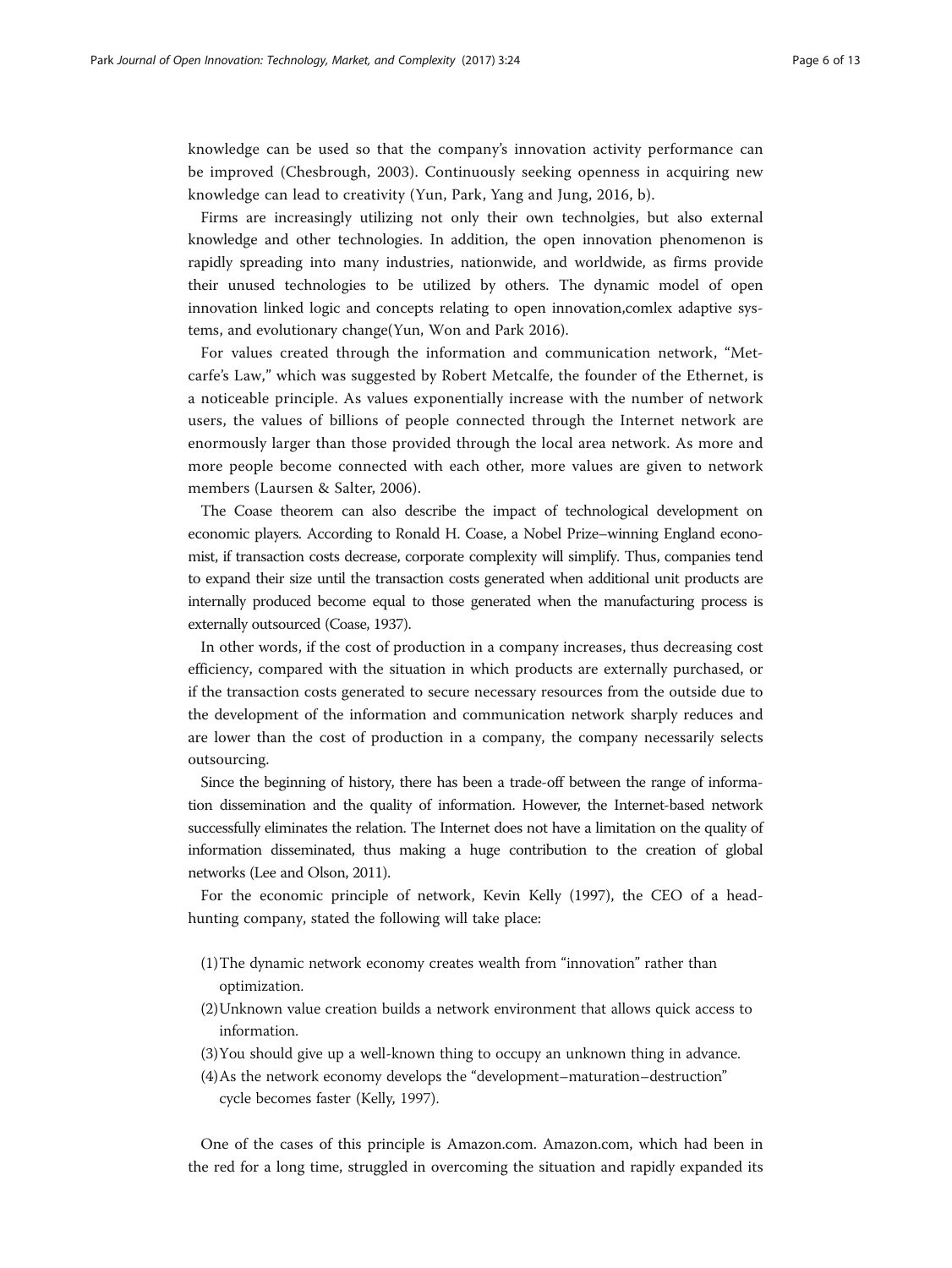size after reaching the tipping point. Finally, it was able to make profits. Now, it promotes the formation of a new network, such as drone parcel delivery services. Network creation can also be linked to the law of increasing returns. In addition, it is similar to the "economic development through creative destruction" mentioned by Schumpeter.

Other examples are IBM and Apple. Recently, biological fields, such as molecular biology and new medicine, have started to pay attention to this principle.

The typology of the changes caused by the activation of outsourcing due to the development of digital technology is described as follows (Lee et al., [2011](#page-12-0)):

- (1)Population migration: High-quality human resources move to advanced nations.
- (2)Changes in the industrial structure: Automation and knowledge-intensive industries (e.g., BT, pharmacy, information and communication, education, financial service) grow and create new values or wealth.
- (3)Deregulation: The aviation and telecommunications industries provide hugely improved services and economic benefits to consumers.
- (4)Process generalization/standardization: By building a platform that integrates ecommerce solutions, the work process and customer satisfaction services can be given to customers, even without handling them in person, such as India's tax report program or Nighthawk's X-ray reading work.
- (5)Creation of new value chains: By connecting with global partners through diverse supply chains through e-commerce, cheap, but high-quality, products can be given to customers to provide larger values (e.g., Walmart).

In addition, the changes caused by the Fourth Industrial Revolution, which will lead the dynamic economy, can be added.

(6)The Fourth Industrial Revolution (New Economy model): This revolution leads a convergence revolution beyond the boundaries of areas so that the convergence of two different areas leads to the innovation of a new business (e.g., AI, web technology)

Several studies have proved that innovation is an important factor in the growth of venture companies (Kang, Lee, & Oh, [2012](#page-12-0)). In particular, venture firms are relatively small, and their internal resources are limited. Thus, using external resources is highly essential for the innovation performance of venture companies.

Chae, Chio and Huh ([2014](#page-12-0)) compared and analyzed the open innovation status of venture firms and non-venture firms by using the technology innovation survey (STEPI, [2012](#page-12-0)). According to the comparison and analysis results, venture firms searched for external knowledge more extensively and in-depth on average than non-venture companies. In addition, venture firms performed more product, process, and organizational innovation activities on average.

However, when external knowledge is divided into external search breadth and external search depth, in terms of organizational innovation performance, both have a positive impact on the organizational innovation performance of venture firms, just like non-venture companies.<sup>2</sup> According to the research results, in the case of general venture firms, whose size is small and whose resource use is limited, the intensive and in-depth search of external knowledge by using limited resources is more helpful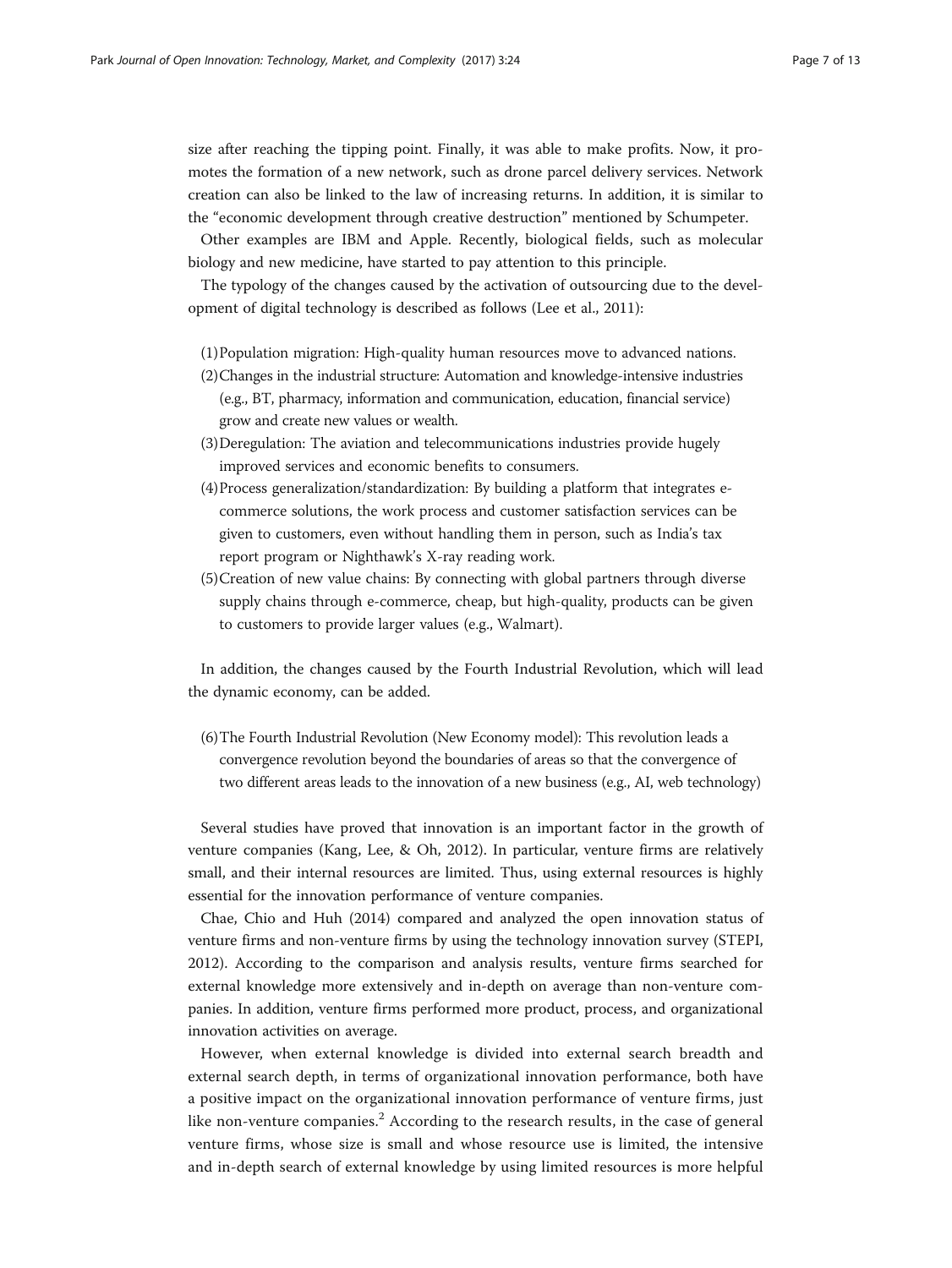for the innovation performance of products and processes than the extensive search of external knowledge (Chae et al. [2014](#page-12-0)). This study result shows that the open innovation strategy plays an important role in the innovation performance of venture companies.

#### Convergence and dynamic economy

Many experts have argued that the source of competitive edge has moved from "economy of scale" to "economy of scope" to "economy of expertise" to "economy of convergence" (Lee et al. [2011\)](#page-12-0). To implement the dynamic economy, the digital, physical, and biological sectors—which are the characteristics of the Fourth Industrial Revolution—should be actively converged. Through convergence, we need to open the possibility of creating new values. In the past, digital technology was a target for convergence. However, in the future, it is expected that technology will serve as a catalyst to boost creative convergence.

Let's look at some successful convergence cases in the past.

Nike, which is famous for sports shoes, does not manufacture shoes. It creates demand by promoting its brands on a large sale with star players and secures its product markets through global suppliers connected through the Internet. This case shows that the Internet environment is important (Ghemawat, [2007\)](#page-12-0).

Walmart forms supply chains with global suppliers and uses big data for data mining in a way similar to Carrefour. By connecting to the decision-making support system, Walmart purchases high-quality products at a minimum cost to secure its cost competitiveness (Ghemawat, [2007\)](#page-12-0).

These cases show that the "creative destruction" mentioned by Schumpeter actually occurs. The genetic manipulation of an organism allows for the development of antibiotics and medicines for gene-related diseases as well as the combination of nanotechnology and biotechnology, thus leading to the creation of electronic nanocomputers.

In the Fourth Industrial Revolution, we can be customers, even though we do not actually use a product or service nor have any physical experience of using a product or service. A person who can possibly be a customer in the future, even though he/ she is not a customer now, should be included in the scope of a customer. We need to create demand by converging a technology and a new method, and to explore new markets. The new convergence innovation strategy is the combination of exploitation (i.e., using a well-known thing) and exploration (i.e., exploring an unknown thing). Access methods can be classified as shown in Fig. [3](#page-8-0).

Successful convergence examples can be classified into three types (Lee et al. [2011](#page-12-0)) as follows:

(Convergence of products) New customer values—such as additional functions, convenience, cost reduction, efficient use of spaces, pleasure and comfort, and safety—are provided. Some examples are a camera and a mobile phone, a vehicle and a navigation system, and a washing machine and a dryer.

(Convergence of a product and a service) Some examples are General Motors corporation (GM) and GM Telematics, and Apple iPod and the music download service exclusively for iPod users.

(Convergence of services) Some examples are various package services including amusement parks, hotels, resorts, and golf courses—like KT Bismeka<sup>3</sup> and Disney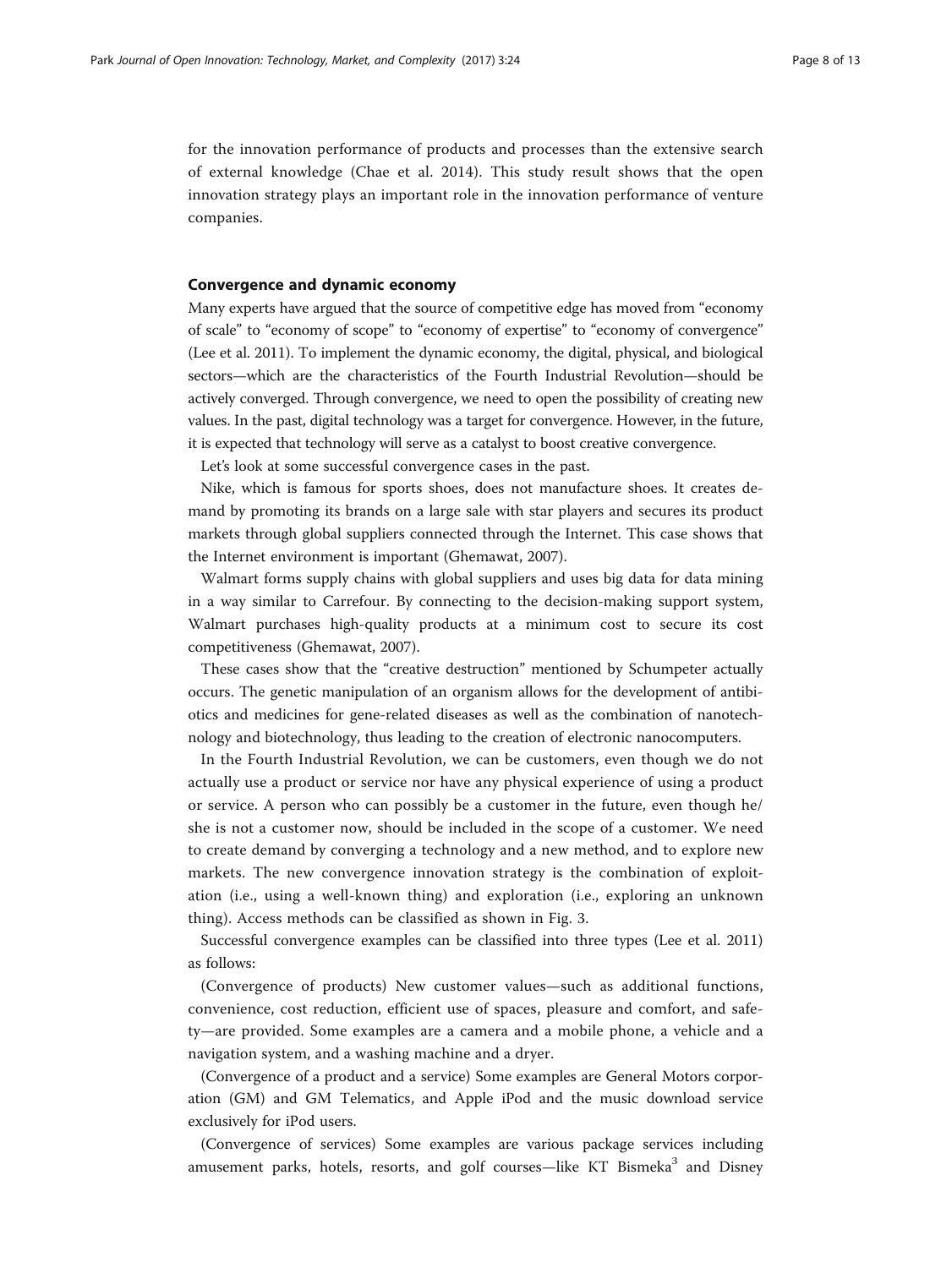<span id="page-8-0"></span>

World—and combinations of accommodations, recreation centers, shops, schools, and restaurants like U-Community.

Convergence is not a simple dichotomy, like yes and no. It is a process of applying the blue ocean strategy including removal, reduction, growth, and creation. Removal is eliminating elements that cannot give values. Reduction is decreasing the provision only of limited values. Growth is intensively improving a thing that a customer values. Creation is providing customers with good values and expanding the customer base.

### Implications for policy direction

We have examined the connection between open innovation and convergence for the dynamic economy that will come in the Fourth Industrial Revolution. What is the policy direction that realizes the connection of the abovementioned three words in depth?

I have already mentioned at the end of the Chapter 2 that as the Fourth Industrial Revolution leads the Disruptive Innovation, the need of openness by convergence of digital, physical, biological fields is necessary. Also, in Chapter 3, it is also mentioned that the open innovation is the key to smooth a new innovation that the market craves. As for the business, the usage of external knowledge is important due to the limit of internal corporate knowledge, the interest in open innovation on process is increasing. In case of venture firms, it is identified that competitiveness on the product, process and organizational innovation activities by the external knowledge are getting higher (Chae, et al. [2014\)](#page-12-0). Lee and Olson [\(2011\)](#page-12-0) have proved the importance of the creation of global networks on the development of the internet. They have insisted that to promote the open, we need to resolutely deregulate the existing regulations which might disturb.

In Chapter 4, the Economy of Convergence has been also emphasized. The importance of education on sensitiveness is being emphasized as the Creative Destruction by Schumpeter or the needs of the new customers is not about utilizing the existing knowledge, but to use creativity, and the newly-made needs are not naturally made but to be created.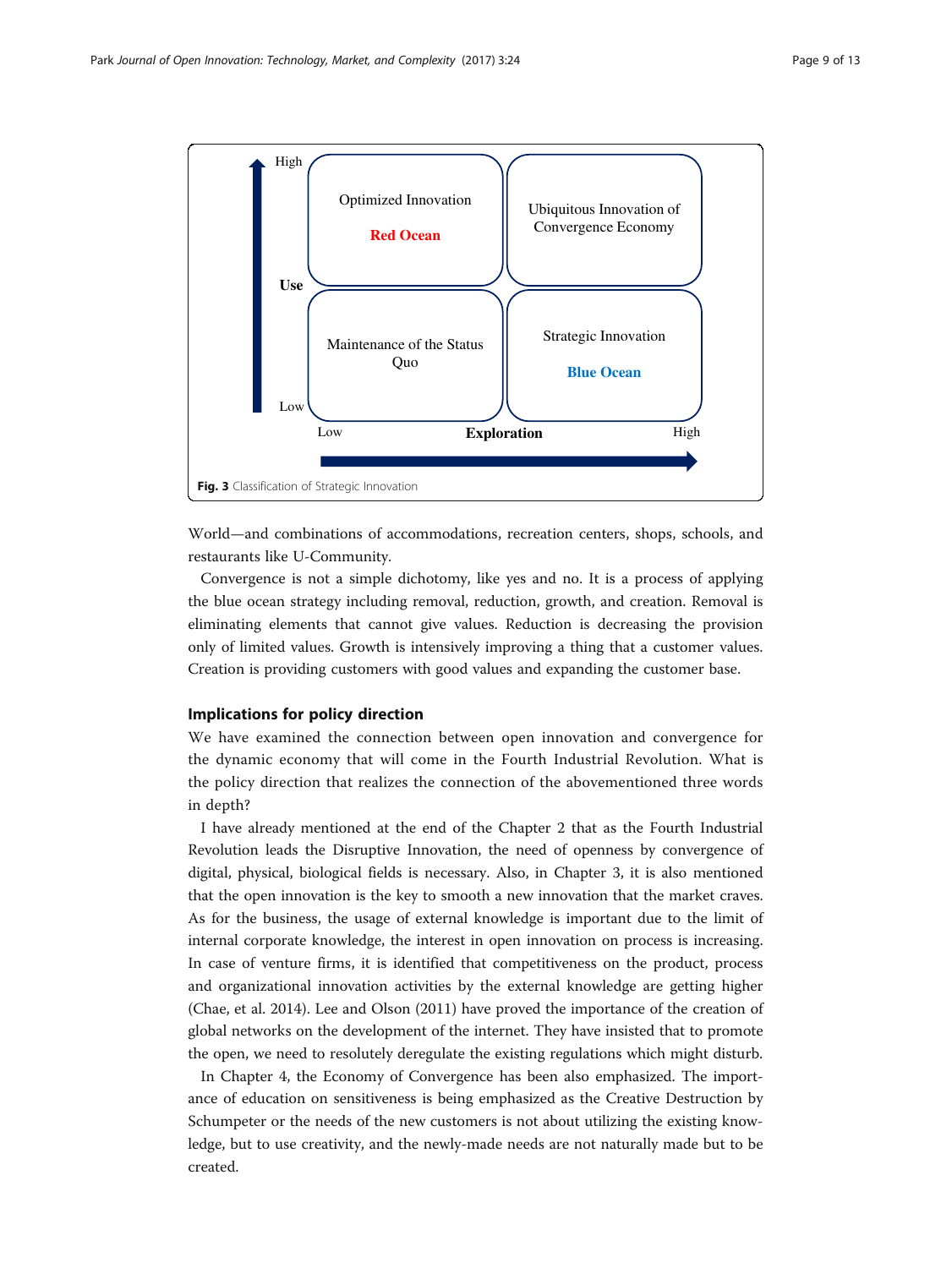1) Deregulation of new businesses.

In general, companies have competed most efficiently in free markets without artificial restrictions. Although they may compete, they are also capable of collaborating to create something of commercialisable social value. It is like "dark material" in the universe, all around us but difficult to see. Entrepreneurs and innovators are largely responsible for such "dark material" (Cooke [2016](#page-12-0)). Several governments have focused on eliminating regulations or interferences as much as they can to encourage innovation and promote industrial development. The most recent example is the changes in the industrial environment caused by deregulating the aviation and telecommunications industries of the United States (Lee & Olson [2011\)](#page-12-0).

AT&T, which held a monopoly in the telecommunications industry, competes with other companies due to deregulation. The technical development of phone services has also led to the expansion of the Internet, which allowed for the exchanges of voice calls and data for free with phone companies and customers, and of mobile technology (Apple's smartphones).

In addition, the cost deregulation of the aviation industry allows the use of databases for demand, price elasticity, and service cost. Thus, airline ticket prices are flexible (depending on the time, day, and airline company), and customers can have economic benefits.

The Regulatory Reform Committee in Korea ([2016](#page-12-0)) announced the diverse deregulation policies of the Korean government to improve the competitiveness of new businesses (e.g., drones, self-driving cars). It is expected that these deregulations will also be promoted by the new government.

2) Expansion of new human resources (the human equation).

In the management in the twentieth century, the workforce was considered as a cost to decrease. People focused on how much the workforce could be substituted with simple and efficient computer technology. However, in the twenty-first century, it is expected that human resources will become a key factor. Future management needs the understanding and exploration of strong points, interest, and knowledge of organization members.

In order to secure the expertise of knowledge labor, it is necessary to acquire the latest information and business knowledge as well as to devote oneself to work activities to improve the value of an organization. Knowledge workers and executives should fulfill their common mission to meet customer requirements by breaking away from the conflicts between labor and management (dichotomy).

It is true that there is growing concern about employment in the Fourth Industrial Revolution. However, the decrease in the employment market in the information era of the Third Industrial Revolution was not much of a problem. Bank clerks were rarely employed with the introduction of automated teller machines (ATMs). In Silicon Valley, the employment of skilled workers with new technologies increased depending on the region. However, it is expected that the middle-skilled workforce will shift significantly to low- or high-skilled work (shown in Fig. [4](#page-10-0)).

Recently, the Korean government announced the direction of educational reforms for the Fourth Industrial Revolution (Ministry of Education [2016\)](#page-12-0). As the new Korean government takes office, educational reforms will change. But the conditions for improving the educational system of universities in Korea will be maintained according to the current situation.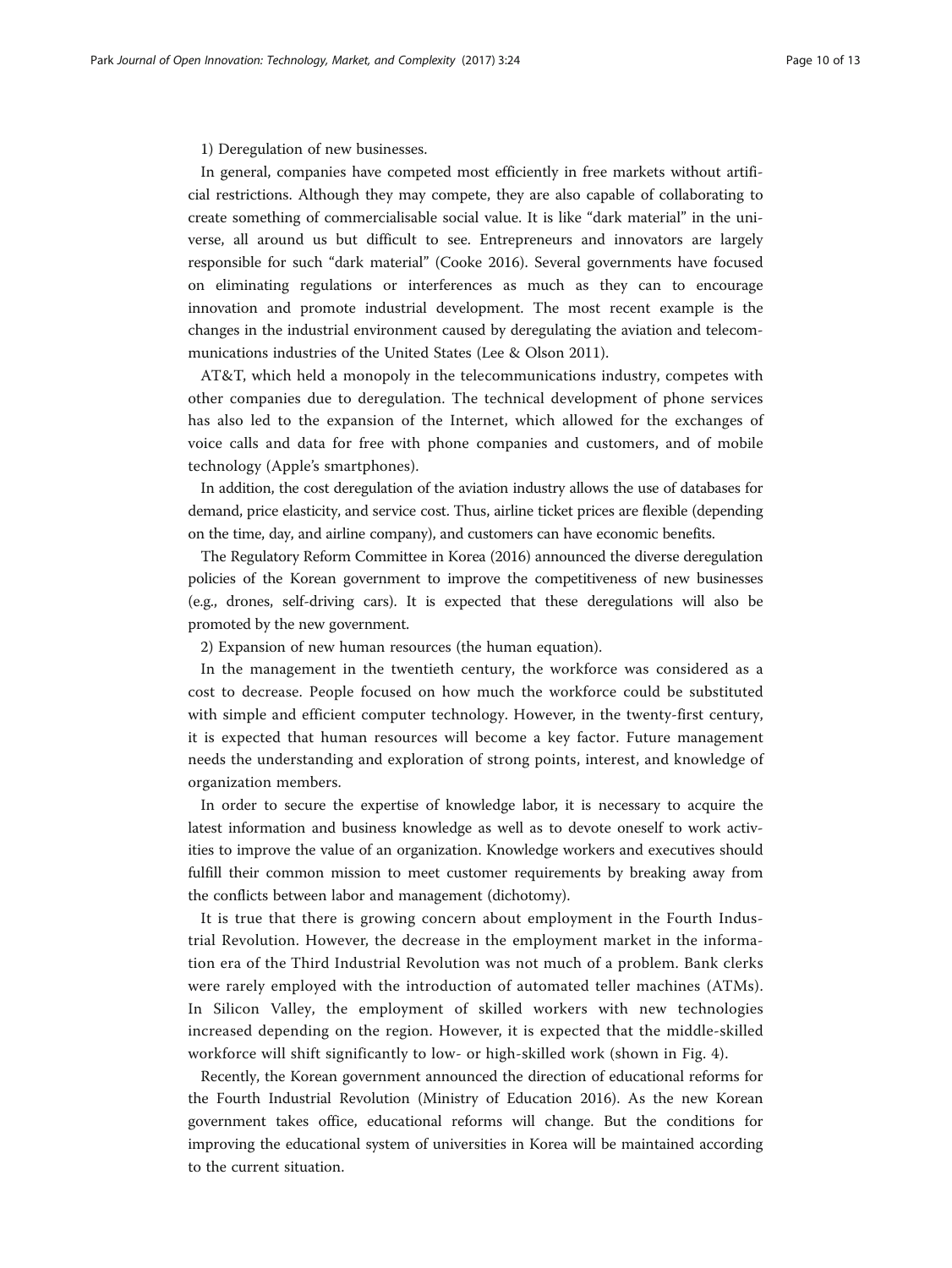<span id="page-10-0"></span>

3) Support of new convergence technology.

Convergence technology that will be developed based on digital technology should be supported in a way that is different from the past. As disruptive innovation is needed, technology should be developed, but led by the private sector. In addition, the government should strengthen the support of technologies that cannot be supported by the private sector as there are no basic technologies or profits.

As shown in the Table 3, we need to develop key technologies in the physical, digital, and biological fields, but individual and new technologies, as well as convergence cases between products and services, should lead the creation of business models as well as the commercialization of new technologies and products.

4) Increase in the support of venture companies for their external knowledge search.

According to an empirical study recently conducted, for product and process innovation activities, as the external search depth has a more positive impact on corporate products and processes and on organizational innovation performance than external search breadth, we need to support domestic venture companies to allow them to search for diverse external knowledge in depth, and not be limited to internal knowledge (Chae et al., [2014](#page-12-0)).

Although the result are different for each industry, as demand from companies and customers are important as external knowledge sources, and as colleges and governmentfunded research institutes—which are intensively supported—are not relatively important, it is recommended that, when the Korean government supports the policies for the Fourth

|                                                                                                                 | Physical                                                                                                                                                                                                                          | Digital                                                                                                                                                                                                                                            | Biological                                                                                                                                                                                                                          |  |  |
|-----------------------------------------------------------------------------------------------------------------|-----------------------------------------------------------------------------------------------------------------------------------------------------------------------------------------------------------------------------------|----------------------------------------------------------------------------------------------------------------------------------------------------------------------------------------------------------------------------------------------------|-------------------------------------------------------------------------------------------------------------------------------------------------------------------------------------------------------------------------------------|--|--|
| Advanced<br>1. Autonomous vehicles<br>Technology<br>2. 3-D printing<br>3. Advanced robotics<br>4. New materials |                                                                                                                                                                                                                                   | 5. IoT, remote monitoring<br>technology<br>6. Block chain and bitcoin<br>7. Sharing economy and<br>on-demand economy                                                                                                                               | 8. Genetic engineering<br>9. Synthetic biology<br>10. Bioprinting                                                                                                                                                                   |  |  |
| Megatrends                                                                                                      | 1. Implantable<br>technologies<br>2. Digital presence<br>3. Vision as a new interface<br>4. Wearable Internet<br>5. Ubiguitous computing<br>6. A supercomputer<br>in your pocket<br>7. A storage for all<br>8. Internet of things | 9. Connected home<br>10. Smart cities<br>11. Big data for decisions<br>12. Seif driving cars<br>13. Artificial intelligence<br>and decision-making<br>14. AI and white-collar jobs<br>15. Robotics and services<br>16. Bitcoin and the block chain | 17. Sharing economy<br>18. Governments and the<br>blockchain<br>19.3-D printing and manufacturing<br>20. 3-D printing and human health<br>21. 3-D printing and consumer<br>products<br>22. Designer beings<br>23. Neurotechnologies |  |  |

**Table 3** 10 Advanced Technologies and 23 Megatrends in the Fourth Industrial Revolution

Source: Jang, Y.-J. (2016). p. 15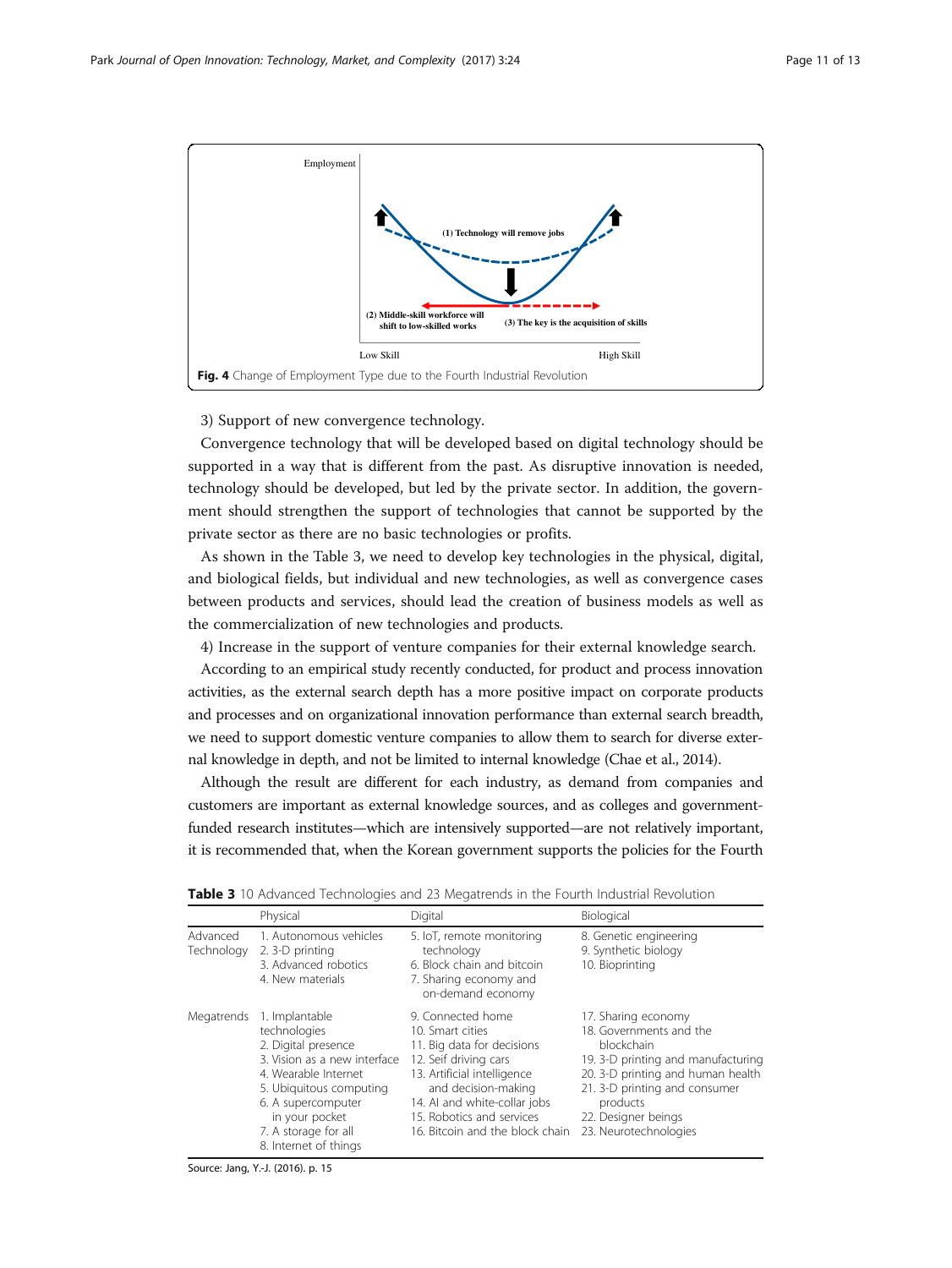Industrial Revolution, they should be actively applied to the development of venture and small- and medium-sized companies.

#### Conclusion

The global economy is trying to recover to a new vibrant economy by creating new demands and new labour market for the young generation. These attempts are called the Fourth Industrial Revolution.

In the Fourth Industrial Revolution, a customer may be someone who does not physically experience products or services. Even those who can potentially become customers in the future should also be included in the category of customers.

Eventually, the new technologies (IoT, AI, AR) will create a blue ocean with a combination of removal, reduction, growth and creativity, and further, innovation initiatives of openness and convergence for opening a new ecosystem.

This paper had explored the link between open innovation and convergence for the vibrant economic innovation that will come to the Fourth Industrial Revolution. Along with the relevance of these three words and the best practices, we have formulated policies to realize the vitality of the economy.

Firstly, it is to deregulate new businesses competing most efficiently in free markets without artificial restriction. Secondly, it is necessary to secure the expertise of knowledge labour by acquiring the latest information and business knowledge as well as devoting oneself to work activities to improve the value of an organization. Thirdly, it is to support enhancing the capability of new convergence technologies for the efficiency of new industries. Lastly, it is to support venture firms in obtaining variety of external knowledge, which is essential to secure the professionalism of the knowledge work.

Predicting the future is not simple. We do not know how the world will turn into, as it feels differently whether the rapid change is an opportunity or a threat. In conclusion, however, by the advent of the Fourth Industrial Revolution, this paper will help to bring new policies for the technological, industrial, and economic orientation to alleviate the global economic crisis based on dynamic economy.

#### Endnotes

<sup>1</sup>Recognition of changes in the surrounding environment such as in pressure, acceleration, temperature, frequency, and biosignal.

<sup>2</sup>"External search breadth" refers to the number of external knowledge sources used for organizational innovation activities, and "external search depth" refers to the depth of the external knowledge sources used for organizational innovation activities.

 ${}^{3}$ KT's service that rents the ERP (Enterprise Resource Planning) function to phone users.

#### Author's contributions

The author introduces the importance of links between convergence and open innovation for the creation of demand and new labor market through a dynamic economy caused by the Fourth Industrial Revolution.

#### Competing interests

The author declares that he has no competing interests.